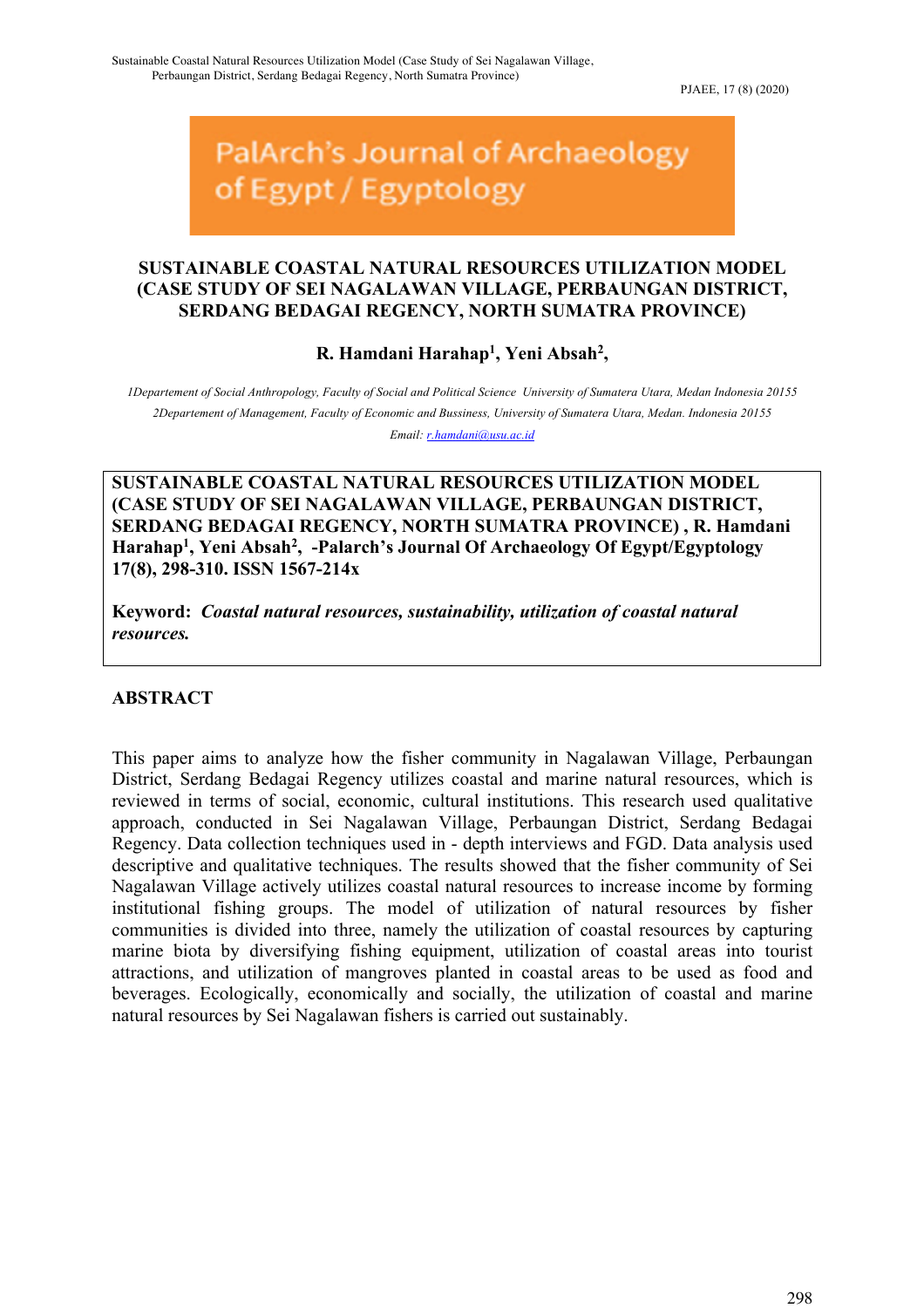#### **BACKGROUND**

The waters of North Sumatra are very rich in marine potential, which, according to data from Bappeda (Provincial Revenue Agency) of North Sumatra, has a coastline stretches 545 Km in the east coast. The fishes inhabiting the east coast waters encompass pelagic fish 126,500 tons/year, demersal fish 110,000 tons / year, coral fish 6,800 tons / year, and shrimp 20,000 tons / year. (Bappeda of North Sumatra and PKSPLIPB (Centre for Coastal and Marine Resources Studies) in Zebua, 2020). One of the coastal areas on the east coast of North Sumatra is Serdang Bedagai Regency, sitting an area of 1,900.22 km² with a population of 608,691 people. Serdang Bedagai Regency consists of 17 sub - districts, 5 of which are on the coast (BPS (Central Bureau of Statistics of Serdang Bedagai Regency, 2015). This causes most people settle in the coastal areas and live as fishers.

Coastal areas have complex challenges. Generally, coastal communities rely only on the utilization of coastal and marine natural resources, the result of which is small scale fishers are still on the poverty and backwardness lines. Research in Bangladesh shows that despite being the livelihood of 11% of the total population of Bangladesh, fishers are one of the most vulnerable communities there. In addition to poverty, fishers are also less educated as revealed by Alencar and Maia (2011) that concerning education, Brazil is the home to 56,218 illiterate fishers and 523,841 fishers of incomplete elementary school background, which is a major part of Brazilian fishers (83.6%). The low education level may be the source of the difficulty of enforcing fisheries policies, and it also allows people access to this activity, thus encouraging the paradigm of fisheries to poverty.

One of the most important ecosystems in coastal and marine areas is mangrove ecosystems. Mangrove ecosystems in North Sumatra are generally found on the coast of Langkat, Deli Serdang, Serdang Bedagai, Batubara, Asahan, Tanjung Balai, and Labuhan Batu. The research conducted by Basyuni et al. (2018), on mangrove ecosystem rehabilitation that has been done shows that there must be an integrated work by the government, universities, NGOs, and local communities to rehabilitate mangrove ecosystems. This confirms the research conducted by Wirongrong et al. (2013) which states villagers are planning a group to protect and conserve mangrove forests, which a government agency supports. Villagers' views about the benefits of mangrove forests can be grouped as both direct and indirect.

The function of mangrove ecosystems is crucial to shellfish spawning grounds that impact the lives of fishers, as stated by MacKenzie (2001) that by preserving the mangrove swamps intact, increasing their sizes where possible, and controlling cockle predators would lead to an increase in cockle abundance and harvests. Fishes that prey on juvenile cockles might be seined along the edges of swamps before the tide rises and they swim into the swamps to feed. Transplanting mangrove seedlings to suitable areas might increase the size of those habitats. The numbers of fishers may increase in the future, because most adults now have several children. If new fishers are tempted to harvest small, immature cockles and stocks are not increased, minimum size rules for harvestable cockles could be implemented and enforced to ensure adequate spawning. Similarly, the results of the study stated that there is a link between fishing poverty and pressure on mangrove ecosystems. It is concluded that pressures on the mangrove fisheries will continue to increase and that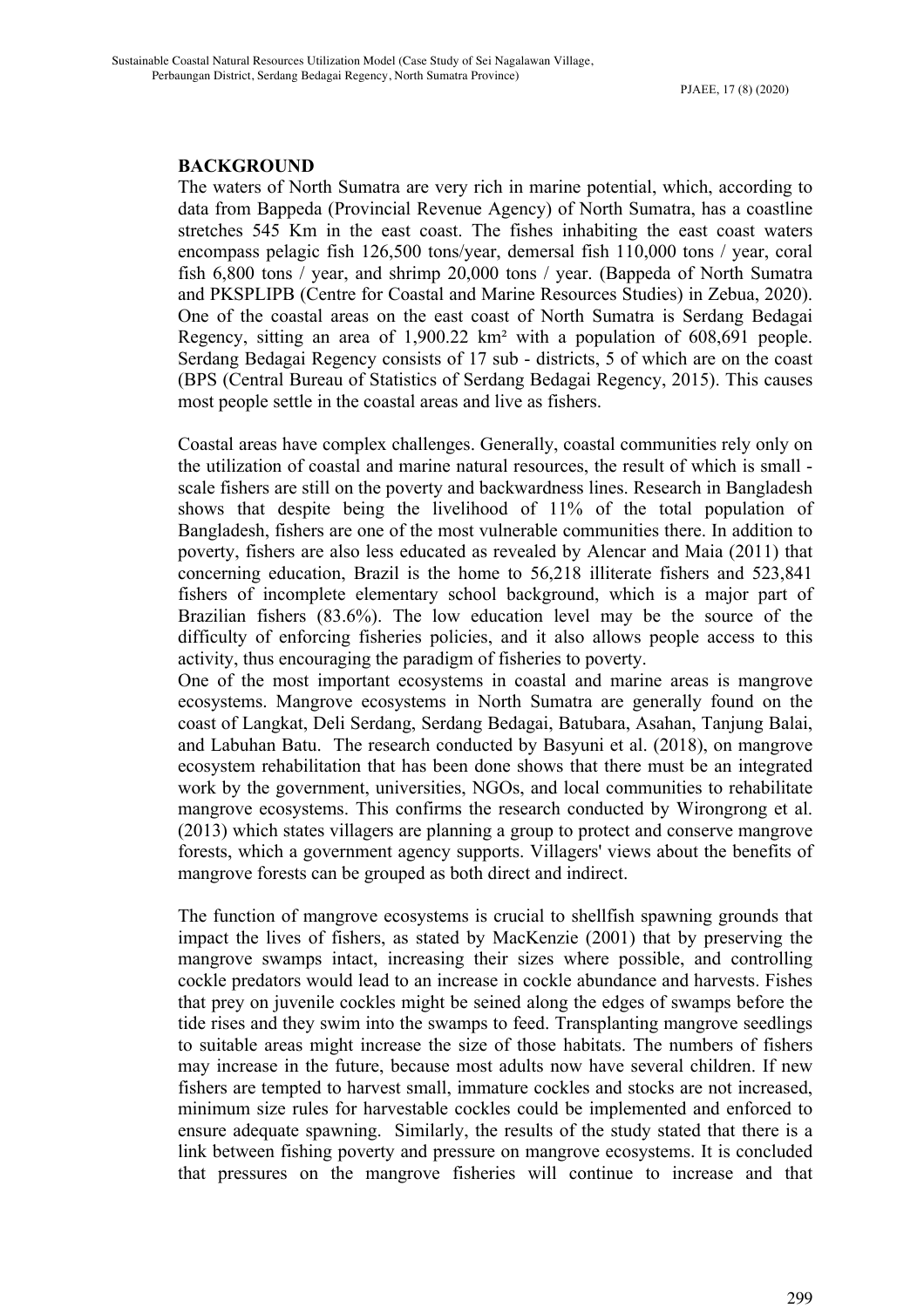management strategies will need to take into account the complex occupational structures and poverty of the mangrove fishers and of most of the rural population, in order to develop socially and ecologically sustainable approaches. (Glaser, and Grasso, 1998).

The utilization of fishery resources on the coast and sea is currently a critical issue to note due to the exploitation of coastal and marine resources increasingly leads to the use of environmentally unfriendly fishing equipment, for example the use of tiger trawlers. This will have an impact on the income of fishing communities that depend on the utilization of fishery resources potentials contained in the ocean. The potential of diverse marine waters and the ability of fishers to vary due to barriers to knowledge and mastery of technology; thus, it is necessary to discover other alternatives in the utilization of coastal areas to optimally to utilize coastal areas to improve the welfare and sustainability of coastal environment.

The richness of Serdang Bedagai's coastal and marine natural resources is increasingly damaged, polluted by land activities such as sedimentation, pollution from industrial and domestic waste, and marine activities. Another thing that damages coastal and marine ecosystems is the use of trawlers that cause the availability of increasingly rare fish. The use of trawling tools causes social conflicts related to the utilization of natural resources (resource conflicts). The problem of coastal and marine conflict is the conflict between traditional fishers and trawling owners (Marbun and Krishnayanti, 2002).

Based on the above issues, it is necessary to research whether there is a model of sustainable coastal resource utilization in the coastal area of Serdang Bedagai Regency, North Sumatra, especially in Sei Nagalawan Village, Perbaungan District. The formulation of this research problem is: How do the fishing communities in Nagalawan Village, Serdang Bedagai District utilize sustainable coastal and marine natural resources?

## **2. Literature Review Coastal Conditions**

Dahuri, et al. (2001) defines coastal areas as a transitional region between land and ocean, where the boundary to land is the arbitrary distance from the highest average tide and the boundary to the sea is the jurisdiction of the province or state of a country. Coastal areas are transitional areas between land and marine waters. Ghofar (2004) states that naturally this area is often referred to as nutrient trap*.* However, if this area suffers from mass destruction of the environment due to pollution then this area is also referred to as a pollutants trap area*.* Thus, it is understandable that various biological resources and environments in coastal areas are relatively more vulnerable to damage, compared to other regions or ecosystems. Of all the types of existing ecosystems, usually coastal ones are those with the most severe environmental pressures. Meanwhile, Fanning and Burbidge (2010) simply defined that coastal areas are where the land meets the ocean. The latter definition of coastal areas suggests the importance of incorporating the perspective of coastal social ecological systems that coastal areas are home to more than 500 million people and one of the most productive and diverse ecosystems in the world. Coastal social ecological systems can be managed sustainably by creating concepts and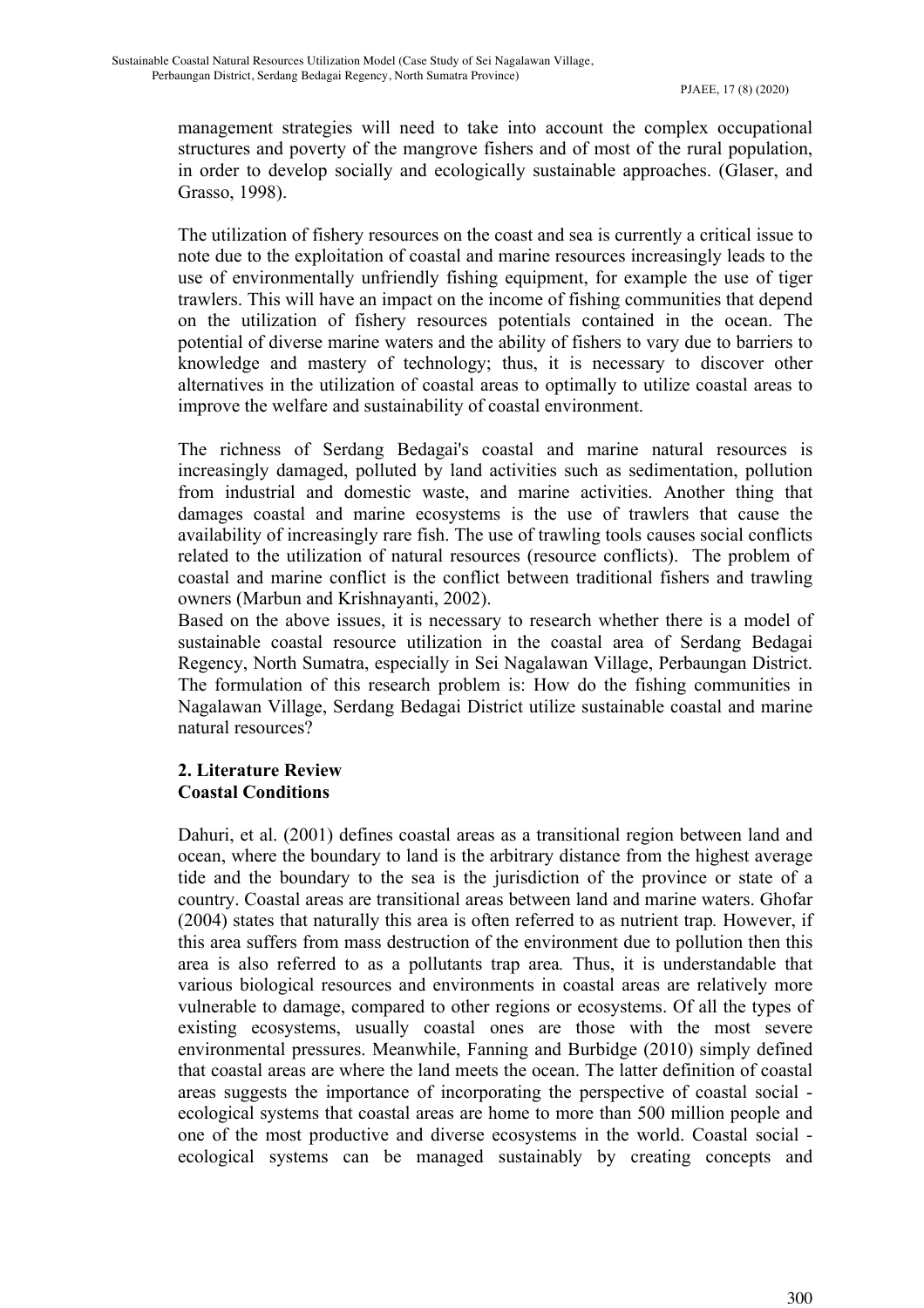understanding the complex dynamics (interactions, feedback) of coastal social ecological systems (Hossain, 2020; Shabbir et al., 2019).

#### **Sustainable Development**

According to the Brundtland Report (1987), sustainable development is a development that meets the needs of today's generation without compromising the ability of future generations to satisfy their needs. One challenge to face is how to fix environmental destruction without sacrificing the needs of economic development and social justice. According to Salim (1992), sustainable development is a building process that optimizes the benefits of natural resources of human resources, by synchronizing natural resources with humans in development. Sustainable development is then developed in the state of coastal community - based resource management. Community - based management is the best opportunity for sustainable resource decision making (Loucks, 1995; Shahid et al., 2019; Usak et al., 2019).

## **Fishing**

Hanson (1984) in Aminah (2014) stated that coastal communities often have a lower chance of accessing basic needs such as education, health, and fulfillment of basic needs such as education, health and fulfillment of business production facilities so that sometimes the socioeconomic conditions are relatively low. As a group, the coastal community covers the following characteristics: (1) coexisting humans, (2) interacting and working together for a long time, (3) being aware as a unity, (4) being aware as a system of coexisting. Meanwhile, Hamta (2016) stated that fishers are people who actively conduct business activities and fishing work in the sea. The economic activities of fishing households consist of: (a) production of marine and non – marine goods; (b) the outpouring of work of all house members, household income, and expenditures on both food and non-food.

#### **Research Methods**

The research approach was carried out qualitatively in Sei Nagalawan Village, Perbaungan District, Serdang Bedagai Regency. The research informant is the head of a family of fishers who have settles and earned their livelihood as fishers in the village for minimally 10 years and also mastered the research issues to be asked. In addition to the fishers, community leaders, managers of NGOs (Non - Government Organizations) who have carried out activities in the coastal area of Serdang Bedagai Regency related to the management of coastal areas. Data collection techniques include in-depth interviews and FGD. The research used a qualitative - descriptive analysis that begins with the process of data reduction, namely the selection process, attention centering and simplification, abstraction, and transformation of rough data that arises from records (Miles and Hubermasn, 1992; Siddiqi et al., 2019). Those processes were carried out during the research in the field by doing fieldnotes; the data obtained were also maximized by ensuring that the data obtained conform the theme of the research.

## **Research Results**

The fishing communities on site have been socialized or informed of the protection of coastal areas, specifically about the protection of coastal areas from government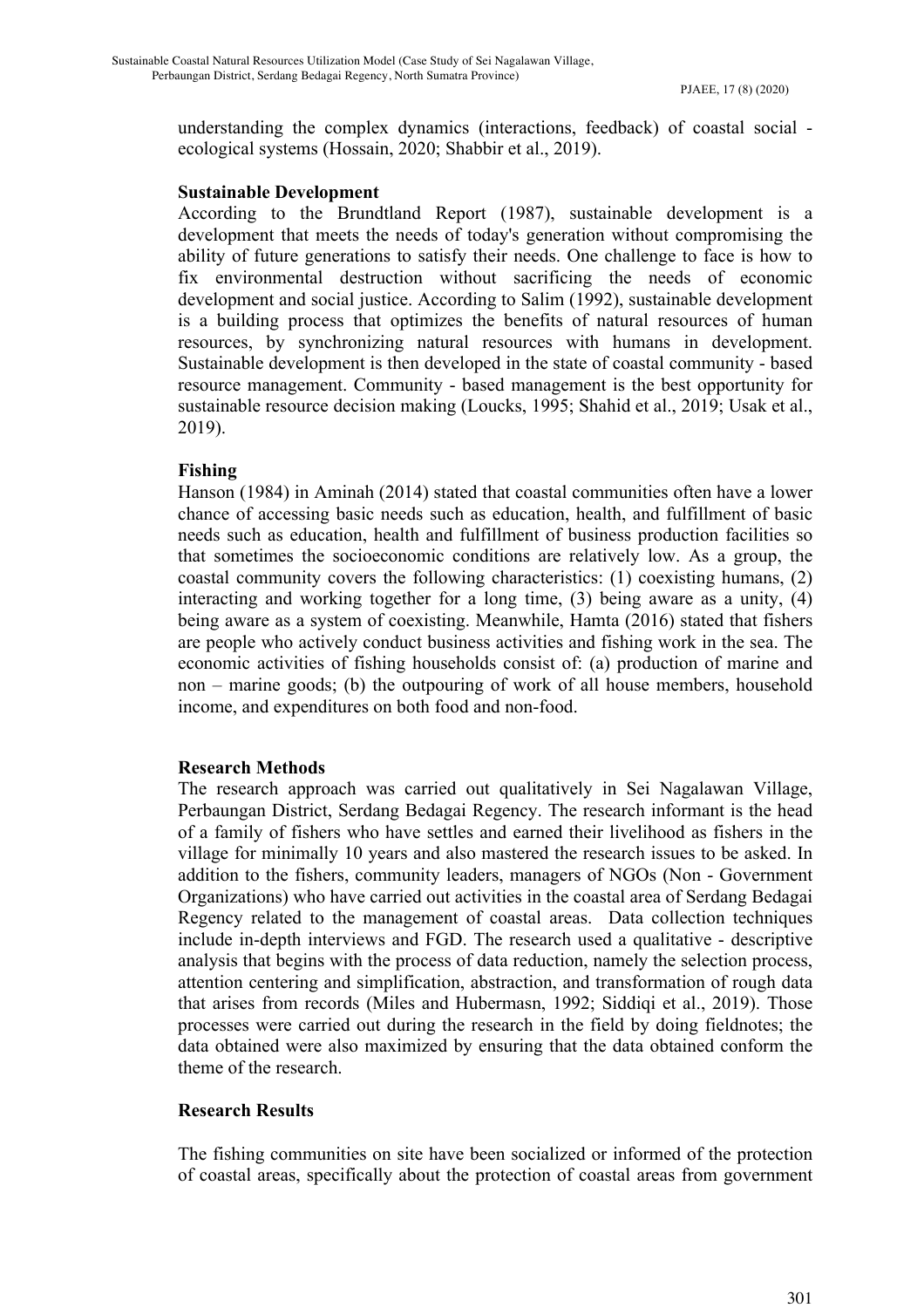agencies and some from NGOs and their own internals. The parties concerned are the Forestry Office, Fisheries Office, Ministry of Environment, and Non - Government Organization (KIARA). To effectively use coastal and marine natural resources, fishers from Sei Nagalawan Village formed such fishing groups as Muara Baimbai, Cahaya Pagi, Kakap Putih and Tenggiri, and Muara Tanjung. These fishing groups have allowed fishers from Sei Nagalawan Village to be more productive while still protecting the environment in utilizing coastal and marine natural resources. This conforms to the research conducted by Ermayanti (2015) which states that social institutions may contribute positively to fishers' daily lives. In this context, the social institutions of fisheries may address the above problems. The strengthening the social groups of fishers through social institutions is crucial and absolutely necessary for the fishers to compete in doing their fishery business activities and improve their welfare. Similarly, the research conducted by Aidil et al. (2016) that strengthens that the strategy of solving socioeconomic problems faced by fishers viable through efforts to strengthen institutional (community groups and fishers) and local wisdom, environmental and cultural sustainability, and community empowerment. This conforms to the research conducted by Hidayat (2013) which suggests that fishing institutions have a strategic dimension both in empowering fishing communities to conduct sustainable marine development and to improve their independence and welfare.

The model of utilization of natural resources by the fishing community is divided into three, namely the utilization of coastal resources by capturing marine biota by diversifying fishing equipment and the variety of livelihoods, utilization of coastal areas into tourist attractions, and the utilization of mangroves planted in coastal areas to be used as food and beverages. Ecologically, economically and socially, the utilization of coastal and marine natural resources by Sei Nagalawan fishers is carried out sustainably. This conforms to research conducted by Laladhas and Oommen (2017) which stated that traditional Kerala fishers rely on traditional knowledge *(kanicham)* to identify the location of coral reefs where fish gather, and practice sustainable natural resource management. Sustainable utilization of coastal resources certainly requires strategic planning as Richmond (2019) does about engaging fishing communities in a bottom - up strategic planning process called "fishing community sustainability planning" by explaining implementation efforts at four California ports: Morro Bay, Monterey, Shelter Cove, and Eureka. FCSP planning is one of the tools that fishing communities must consider as they strive to address threats and plan their long - term survival. Sei Nagalawan Village Fishers have been planning supported by NGO stakeholders, universities, and the local government of Serdang Bedagai Regency.

## **Utilization of Coastal and Marine Resources with Diversification of Fishing Gears and Varieties of Livelihoods.**

Fishers in Sei Nagalawan Village work multiple jobs to satisfy their basic and other household needs. Fishers in Sei Nagalawan village have at least four fishing equipment, namely cuttlefish fishing equipment, fishing nets, shrimp nets, and crab nets. Most fishers catch shrimp, cuttlefish and crabs on seasonal basis. In the absence of the three fishing gears, the fishers catch fish, instead. Thus, actually fishers catch any marine stuff when they are at sea, not necessarily shrimp, crabs, or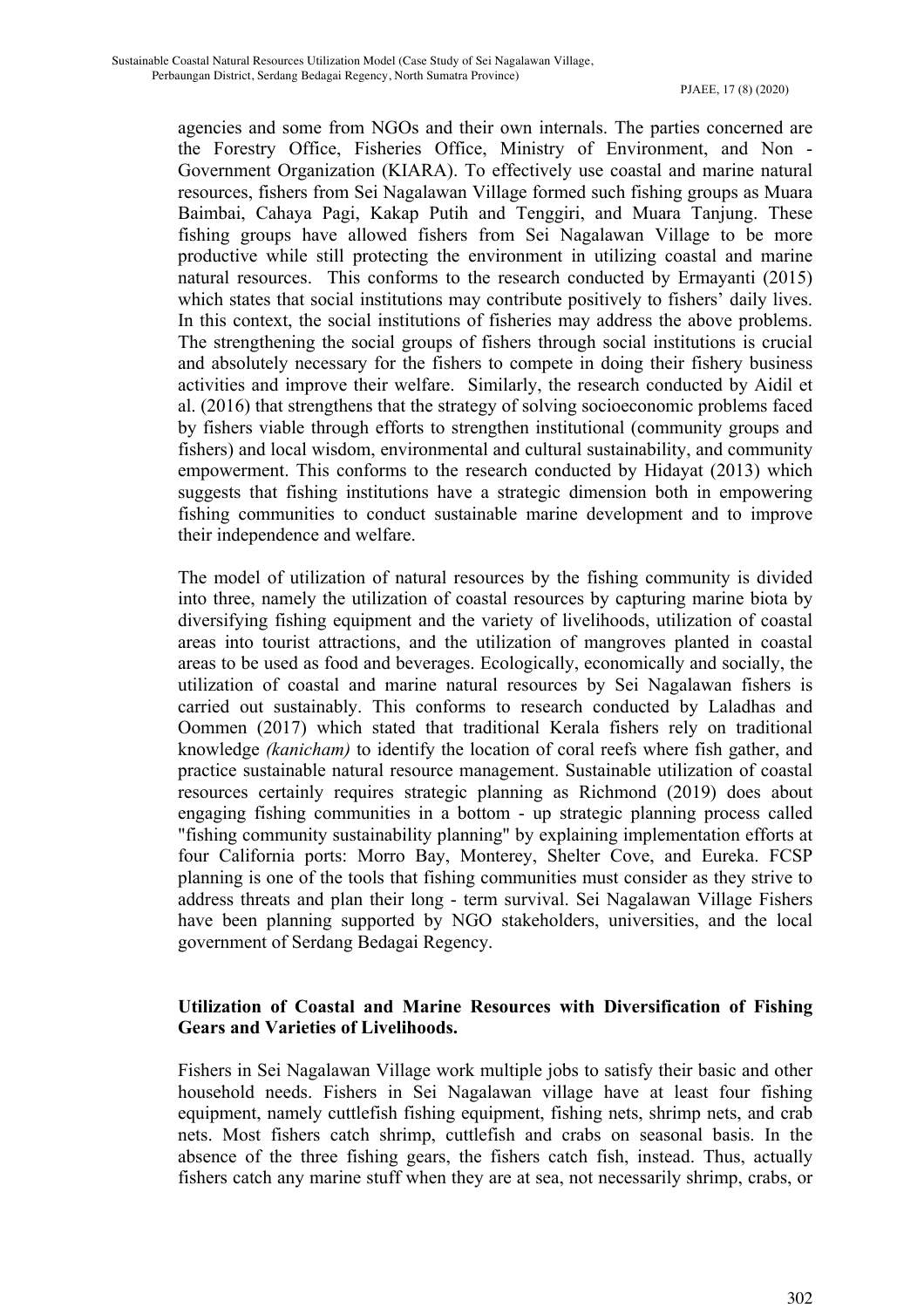cuttlefish. This partly conforms to the strategy carried out by fishers of Moro Karimun Island in dealing with climate change, namely adaptations made by fishing fishers fishing Moro Karimun Island in response to indications of climate change, namely by diversifying fishing equipment (Rindayati. 2013; Ul-Hameed et al., 2019).

Furthermore, the fishers in sei Nagalawan coastal village chose to work double jobs as fishers and farmers. Fishers who own agricultural land / rice fields, farming by hiring others, while some others manage their own rice fields. They cultivate their rice fields after they return from the sea. It means they go to sea first and then do the other work afterwards. They claim that their second profession as farmers help them a lot. When fish catches decrease, the rice harvest help them, for example, to add more and repair their fishing equipment, which needs more money. This conforms to the research conducted by Rondonuwu (2019) which states that to improve their welfare, fishers diversify their jobs into motorcycle taxi drivers, farmers, construction workers, or food stall owners. A similar research was conducted by Salmi (2005) on fishers in Archipelago Sea Region, SW Finland who also adopted pluriactivity and which further provides the basis for fishing adaptation.

## **Utilization of Coastal Areas as Tourist Attractions**

## **Mangrove Ecotourism**

Mangroves that thrive in Sei Nagalawan Village are those that grow from cultivation through human intervention. The community in Sei Nagalawan village gains such knowledge of mangroves through participants of the previous mangrove management activities held by NGOs rather than from formal education at school. The knowledge gained is constantly practiced in the field by planting mangroves on the coast and along the river flow whose mangroves are damaged by abrasion and illegal logging whose wood is made into charcoal. Mangrove seedlings are planted continuously by the community in Sei Nagalawan Village which then increasingly develops into a mangrove forest area from which mangrove ecotourism begins. A dominant mangrove growing in the area of Sei Nagalawan Village is Jeruju (*Acantus Ilicifolius)*), Nipah (*Nypa Fruticans)*), thatch – shaped nipah (*Metroxylon spp),* Siapi-api Hitam (*Avicennia Alba)*), and Perepat (*Sonneratia Alba)*).

Kampoeng Nipah mangrove tourism is managed by a cooperative called Muara Baimbai. This conforms to the research conducted by Treephan and Visuthismajarn. (2019) which develops the potential of ecotourism resources to develop community based tourism practices in Ban Hua Thang, Satun Province, Thailand. The results showed that the Ban Hua Thang community had a variety of potential ecotourism resources, especially lush mangrove forests, which are home to a wide variety of wildlife species. The residents of Ban Hua Thang formed a close relationship and had a strong cultural identity, allowing easy cooperation in community initiatives. This study recommends promoting potential tourism development among community members to present possible benefits to local communities. The research also encourages the participation of external organizations to help fund and support community - based tourism initiatives in Ban Hua Thang. The local mangrove forest is a real selling point of the area and there is considerable potential to develop the site as a center of knowledge and ecotourism appeal. The real connection between the lifestyle of the community and the local environment can be the basis of tourist activities, which may include shellfish collecting, crab hunting, canoeing, swimming, potion gathering, and cooking. For the tourism initiative in Ban Hua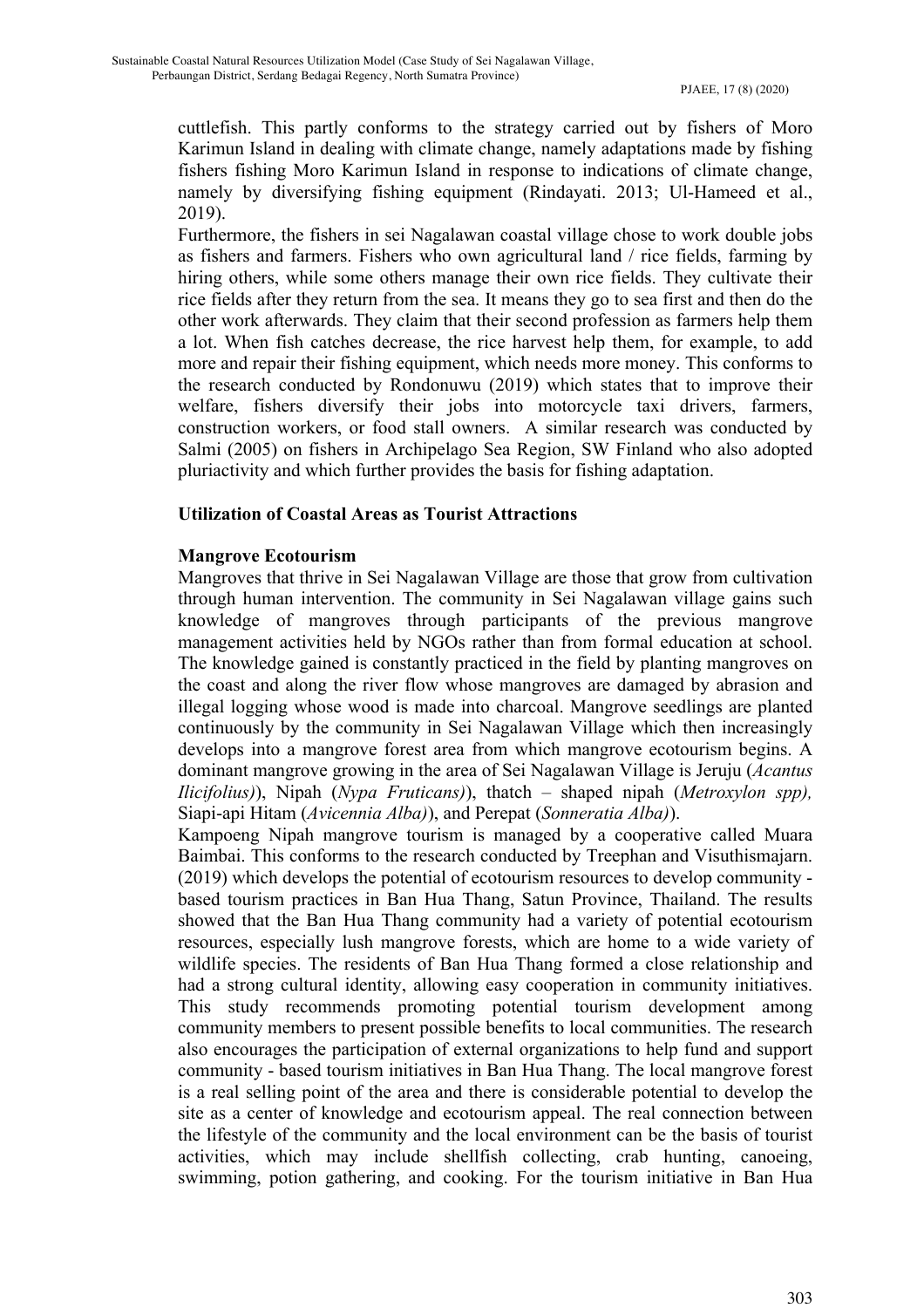Thang to succeed, the locals must work together, and all must contribute to the marketing image of Ban Hua Thang as a traditional and environmentally friendly tourism destination.

The manager of Kampoeng Nipah mangrove ecotourism offers mangrove education tourism through a guide who provides knowledge about mangroves, offering mangrove tree planting programs for visitors who want to experience on  $-$  site mangrove planting in the designated area. They work with several travel agencies that offer Kampoeng Nipah mangrove ecotourism as one of the tourist destinations. In addition, it is recommended that tourism be promoted through the internet and social media as was discussed in the research conducted by Basyuni et al. (2016) which suggests that to promote a newly established mangrove ecotourism requires the internet or social media. Likewise, Salam (2000) states that nature - based tourism is increasing all over the world, for example the mangrove forest in Sundarbans, a world heritage site, that is designated as a ecotourism destination to increase the local population's income. There are also family vacation packages, workshops, seminars, trainings, and more. A camping ground tour package, which is spending the night in the mangrove ecotourism area without having to stay in homestays or people's homes. In addition, a mangrove tour package offering to tour and explore the mangrove forest. Lastly, there is a culinary tour package that offers culinary of fishing catches and mangrove processed products. Usually, the most ordered culinary are fried squid, mangrove crab in oyster sauce, mussels, shrimp, and other seafood menus. This conforms to the results of research conducted by Joandani et. al. (2019) which stated that the factors that influence the development of mangrove ecotourism in Pasar Banggi Village are the diversity of mangrove species, the quality of human resources in handling tourists, the availability of quality of human resources for ecotourism in conservation efforts, policies from local governments related to regulations and legislation on mangrove forest ecotourism in Banggi Market Village, socio-economic conditions of the community, and supporting infrastructure. In line with the above, a research conducted by Ayob (2009) on ecotourism of Langkawi mangrove forest along the estuary of Kilim River stated that a significant contribution to tourist satisfaction consists of marketing practices (42.1 percent), business ethics (23.9 percent), environmental management (14.5 percent), and management systems / business operations (7.8 percent).

#### **Romance Bay (Romantic Beach) Area**

This tourist attraction is located right next to the mangrove tourism attraction Kampoeng Nipah. Romance Bay tourism attraction takes the concept of a romantic beach. The target of visitors to Romance Bay attractions are young people longing for a tourist attraction that offers a romantic atmosphere as desired by today's young people. This tourism area is managed by Maju Bersama group, facilitated by NGO Sumatera Woman Foundation. The beach was transformed instantly into a romantic beach by building huts around which were planted with mangroves and ornaments of mosquito nets tied on both sides. In addition, there are several spots for young people with pots, can be used to make prewedding photos. The existence of Romance Bay tourism area in Nagalawan Village shows that local people have anticipated and competed to create a beach tourism area according to the needs of tourists. This conforms to the research conducted by Rebollo and Castinera (2010) which states that coastal tourism presents uncertainty about competitiveness, so it is necessary to adapt to the trends in the tourism market. Therefore, it is necessary to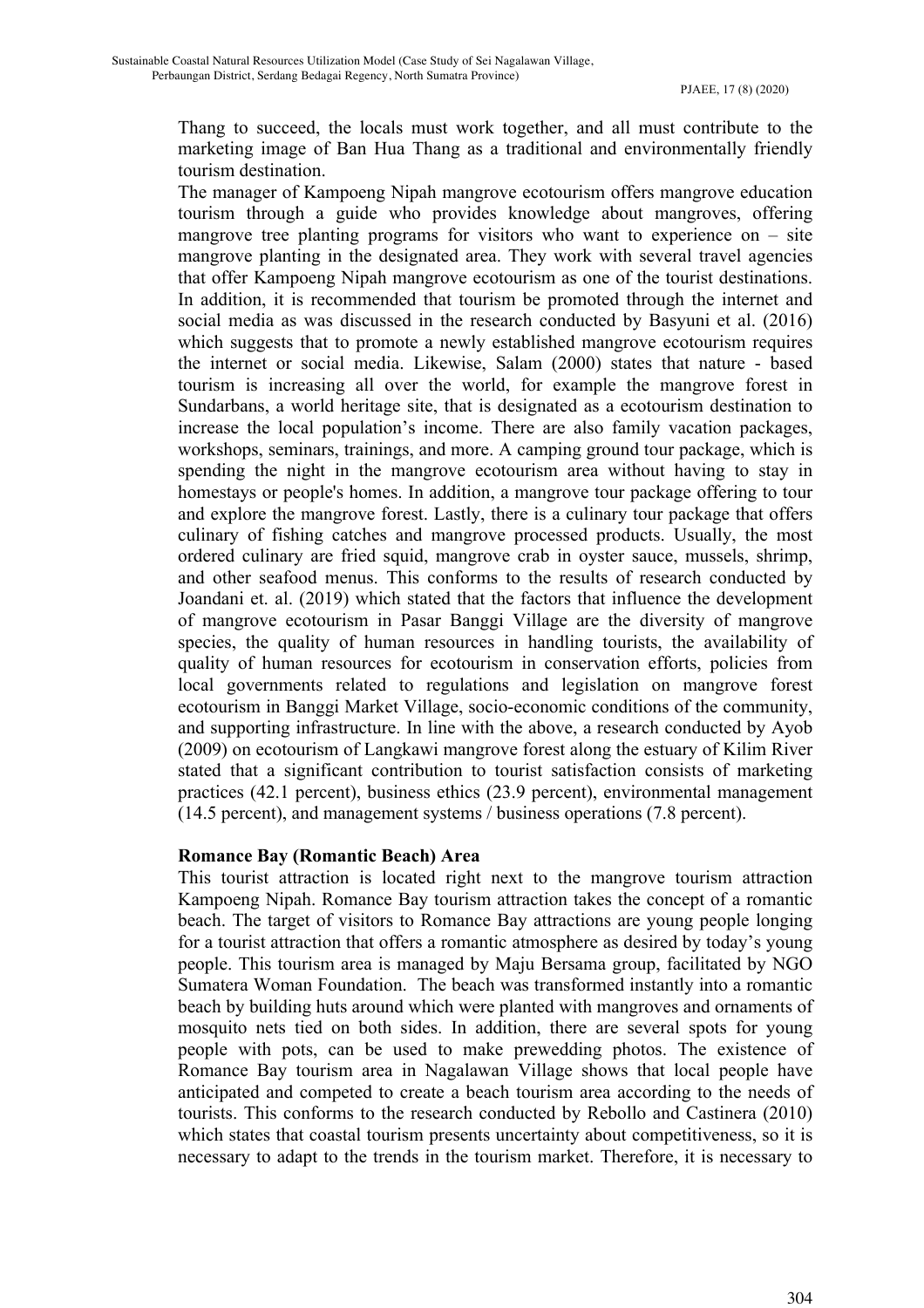restructure and manage advanced tourism to maintain competitiveness in the context of sustainable tourism development.

#### **Utilization of Mangroves as Food Materials**

Mangroves have many benefits and uses. One of the benefits is as a source of food. Mangroves may be used as a basic ingredient of food, such as acanthus crackers, mangrove syrup, and mangrove tea. The utilization of mangroves is carried out by the female members of of Muara Baimbai cooperative. This conforms to the research conducted by Hinokidani et al. (2020) which states that mangroves - based herbal medicine has been known in some countries, and the plant ingredients are often consumed as tea through the infusion of dry mangroves soaked in boiling water. Infusions from mangroves are believed to be effective agents to treat and/or prevent infections, and diseases. Some kinds of mangroves have attracted attention as a functional food source in recent years. This study concluded that some kinds of mangroves, especially *K. obovata*, have functional food potential. Processed products are sold in the mangrove ecotourism place. This conforms to the research conducted by Istiqomah (2018) which states that the industrialization of mangroves prioritizes leaves, flowers, skins, sap, and fruit or hypocotyl over wood. There is also the potential for increased revenue through the development of partnership patterns with food, beverage, cosmetics, and pharmaceutical industries. A research conducted by Vinoth et al. (2019) states that mangroves have been used in medical treatments in folklores, and extracts from mangrove species have been proven effective in inhibitory activities against human pathogens, animals, and plants. Mangroves are also related to pharmacological, medical, traditional, and bioactive compound production activities.

This activity in mangrove tourist attractions is not only aimed at helping the economy of the community, especially fishers, but also aims to protect the coastal ecosystem with the planting of mangroves in coastal areas. The beginning of the formation of this tourism attraction also begins with mangrove planting, then people start to see the potential of auspicious tourism with the mangrove. In addition, mangroves also benefit fishers by allowing them to get fish easier. This conforms to Lee and Kwok's research (2002) which showed that through processes such as modification of physical habitat structure and / or provision of trophic sources with different qualities and quantity, certain species of mangroves have provided a significant influence to the population biology of two sesarmine crabs, namely perisesarma bidens and parasesarma affinis. When planting mangroves, people believe that one tree they plant will allow them to earn a better living and more. A research conducted by Akber, et al. (2018) shows that the mangroves of Sundarbands, Bangladesh are able to protect houses from storms. Mangroves are also very important to reduce the impact of tsunamis in Sri Lanka (Mamiit and Wijayaweera, 2006).

Mangroves also play an important role in maintaining the availability of fish. This conforms to the research conducted by Subekti (2012) which states that mangrove forest areas are nursery grounds, feeding grounds, and spawning grounds of various types of fish, shrimp, and other marine biota as well as producing a large amount of detritus for plankton which is the main food source of marine biota. The research conducted by Carrasquilla-Henao et al. (2109) states that mangroves, one of the main coastal ecosystems in the tropics and subtropics, are an important habitat for fish and crustaceans, as well as providing a number of ecosystem services for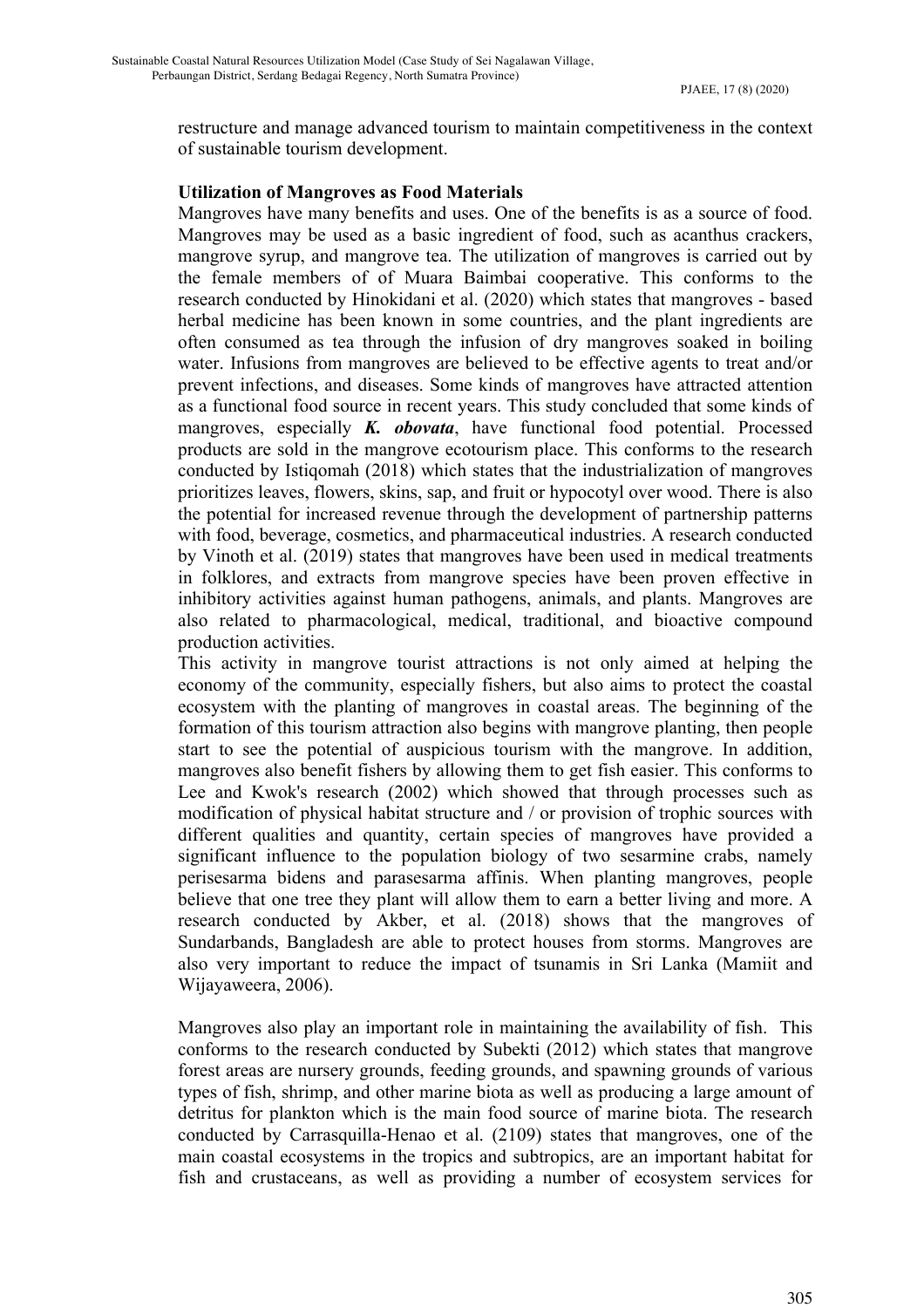humans. Mangrove is a critical habitat of fishery resources because it serves as a nursery, food source and reproductive area; if these resources are threatened if there will be no mangroves.

Mangrove ecotourism development in Sei Nagalawan Village has been able to improve the economics of fishing communities without having to damage the environment. This conforms to the research conducted by Nur et al. (2020) which states that the development of mangrove forest ecotourism in Kaliwlingi Village, Brebes Regency with various innovations are proven to reduce poverty and improve the welfare of local communities. Similarly, the research conducted by Hussain and Badola (2010) shows that the services provided by mangrove forests are very important for coastal communities because they improve the resilience and sustainability of the local economics. So did research conducted by Cairo et al. (2009) demonstrating the economic value of mangrove forest services in Kenya. Furthermore, the research conducted by Zaiton et al. (2019) in Kuala Perlis stated that mangrove ecosystems provide a variety of services that benefit the community and economics in general. Local communities rely heavily on mangrove ecosystems especially for food sources, firewood, charcoal, wood, etc. Mangrove forests are important for fishers to conserve Kuala Perlis's abundant seafood supply. The model of utilization of coastal and marine resources carried out by the Sei Nagalawan Village fishing community, ranging from diversification of fishing gears, variety of livelihoods, ecotourism of mangrove forests, and making mangrove plants as food and beverages shows that ecological, economic, and social utilization of coastal and marine natural resources by Sei Nagalawan fishers is carried out sustainably.

## **Conclusion**

Based on the results of research that has been described and analyzed on the model of sustainable utilization of coastal natural resources in Sei Nagalawan Village, Perbaungan District, Serdang Bedagai Regency of North Sumatra Province, it can be concluded that:

- 1. Sei Nagalawan village community actively utilizes coastal natural resources to support the economics of the community both personally and in groups.
- 2. Sei Nagalawan village community forms and manages the village level social group as a medium in utilizing coastal natural resources.
- 3. The Sei Nagalawan village fisher community diversifies their fishing gears based on seasons, namely crab, shrimp, cuttlefish, and fish fishing and adds to their livelihood by farming.
- 4. Diversifying the utilization of coastal resources carried out by other Sei Nagalawan Village fishing communities is making mangrove ecotourism, romance beach tourism, and processing mangroves into food and beverages.

#### **References**

- Adil M. Firdaus, Julham MS, Pelupessy dan Jimmi RP. Tampubolon. 2016. *Socio-Economic Problem - Solving Strategies of Coastal Community in Banda Neira Islands, Central Maluku District*. J. Sosek KP Vol. 11 No. 1 Juni 2016, 55-74.
- Akber M. et al. 2018. *Storm protection service of the Sundarbans mangrove forest, Bangladesh.* Natural Hazards.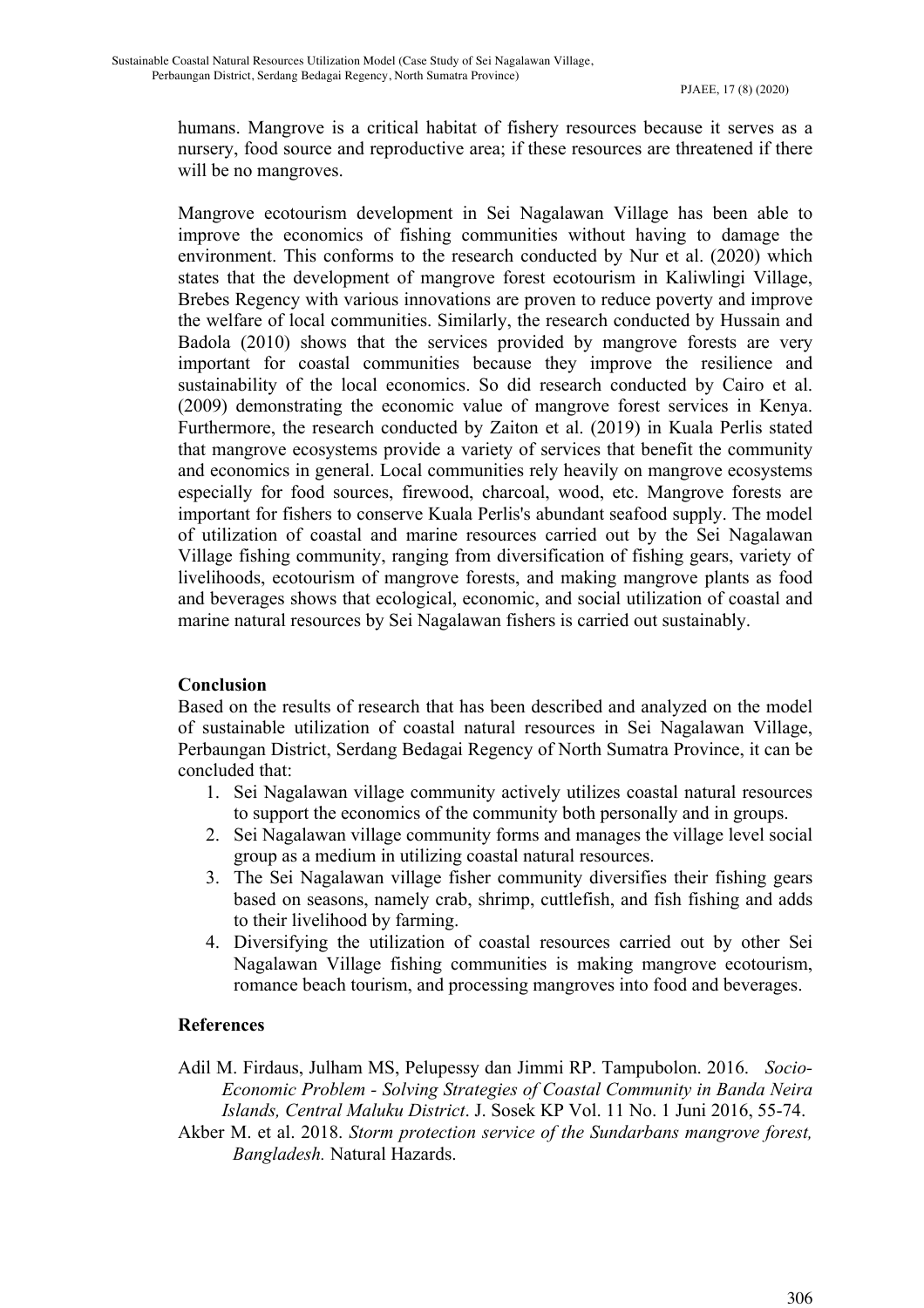- Alencar, A dan Maia, L. 2011. Socioeconomic profile of the Brazilian fishermen. Arq. Ciênc. Mar. Vol. 44. Issue 3.
- Ayob, M et al. 2009. *Tourists' Satisfaction on Kilim River Mangrove Forest Ecotourism Services.* International Journal of Business and Management. Vol.4. Issue 7.
- Basyuni, M. Harahap, F, Wati R, Putri L. 2018. *Effect of mangrove rehabilitation on socio-cultural of pulau sembilan society, North Sumatera, Indonesia*. IOP Conference Series: Earth and Environmental Science.
- Basyuni, M. dkk.2016. *Identifikasi Potensi dan Strategi Pengembangan Ekoswisata Mangrove di Desa Lubuk Kertang, Kecamatan Brandan Barat, Kabupaten Langkat Sumatera Utara*. ABDIMAS TALENTA. Vol. 1, 31–38.
- BPS Kabupaten Serdang Bedagai. 2015. Http://serdangbedagaikab.bps.go.id.
- Carrasquilla-Henao M. et al. 2019. *The mangrove-fishery relationship: A local ecological knowledge perspective.* Marine Policy.
- Dahuri. R. Rais. J. Ginting, S.P., dan Sitepu, M.J., 2001. *Pengelolaan Sumberdaya Wilayah Pesisir dan Lautan Secara Terpadu*. Pradnya Paramita. Jakarta.
- Darsono, P. 1999. *Pemanfaatan Sumber Daya Laut dan Implikasinya Bagi Masyarakat Nelayan.* Jurnal Aseana.
- Ermayanti E. 2015. *Studi Pengembangan Kelembagaan Berdasarkan Kultur Masyarakat Lokal Pada Kelompok Nelayan. Jurnal Antropologi: Isu-Isu Sosial Budaya*. Vol. 16 Isu 2, 149.
- Fanning, Lucia M and Christofer D. Burcbidge. 2010. *Towards a Coastal Area Definition for Nova Scotia. Environmental and Coastal Management. In Ocean Yearbook*. Volume 24. Issue 1.
- Ghofar. A. 2004. *Pengelolaan Sumberdaya Perikanan Secara Terpadu dan Berkelanjutan*. Cipayung-Bogor.
- Glaser, M and Grasso, M, 1998. *Fisheries of a mangrove estuary: Dynamics and inter-relationships between economy and ecosystem in Caete Bay, Northeastern Para, Brazil*. Boletim do Musearaense Emilio Goeldi Serie Zoologia.Vol.14, 95 - 125
- Hanson. Arthur J. 1984. *Coastal Community: International Perspectives*. Makalah pada 26th Annual Meeting of The Canadian Commission for UNESCO, St John's Newfoundland, 6th June 1984.
- Hamta, F. *Perilaku Ekonomi Rumah Tangga Nelayan Skala Kecil di Pesisir Batam*. Jurnal Equilibria.
- Hidayat. 2013. *Peningkatan Kapasitas Kelembagaan Nelayan.* Jurnal Sejarah Citra Lekha, Vol. XVII, No. 1 Februari, 43-58
- Hinokidani K. et al. 2020. *Mangrove leaves with outstanding content of free amino acids especially gaba, makes them candidates for functional food.* Food Research.Vol 4 Issue 5.
- Hossain, Md. Sarwar. Et al. 2020. *Sustainable coastal social-ecological systems: how do we define "coastal"?* International Journal of Sustainable Development & World Ecology. Vol. 27, N0. 7, 577–582.
- Hussain S. A and Badola R. 2010. *Valuing mangrove benefits: Contribution of mangrove forests to local livelihoods in Bhitarkanika Conservation Area, East Coast of India.* Wetlands Ecology and Management. Vol.18.
- Istiqomah T. 2018. *Karakterisasi Ekonomi Pesisir Kabupaten Sidoarjo Berbasis Pengkayaan Keragaman Mangrove.* Agrikan: Jurnal Agribisnis Perikanan (2018). Vol 11. No. 1, 13.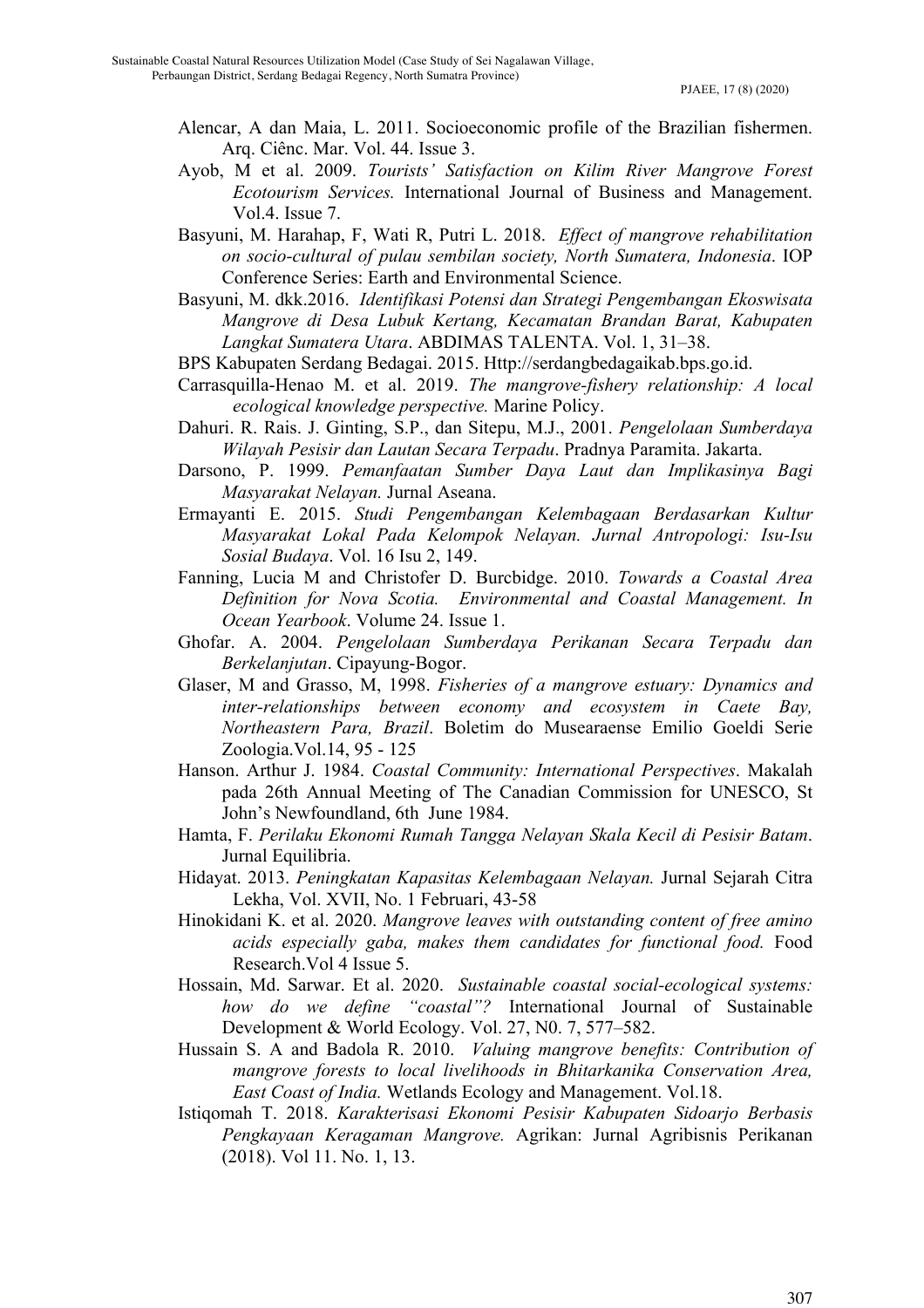- Joandani G, Pribadi R, Suryono C. 2019. *Kajian potensi pengembangan ekowisata sebagai upaya konservasi mangrove di Desa Pasar Banggi, Kabupaten Rembang*. Journal of Marine Research (2019) Vol 8 No. 1, 117-126.
- John L. Laladhas and K. P.Oommen O. V. 2017. *Restoring Fish Habitats for Sustainable Livelihood*.
- Juliantono, F dan Munandar, A. 2016. *Fenomena Kemiskinan Nelayan: Perspektif Teori Strukturasi*. Jurnal Politik Universitas Nasional.
- Kairo J. et al. 2009. *Analysis of Mangrove Forests: A case study in Gazi Bay*. Journal of Sustainable Forestry.
- Kartini, Erni Yuniarti T. 2013. *Analisis Dampak Perubahan Iklim Terhadap Tingkat Kesejahteraan Nelayan Di Desa Sungai Kakap Kabupaten Kubu Raya*. Jurnal Teknologi Lingkungan Lahan Basah.
- Kusnadi, 2002. *Nelayan: Strategi Adaptasi dan Jaringan Sosial*. Humaniora Utama
- Lamia, K. 2013. *Faktor-faktor Yang Mempengaruhi Tingkat Pendapatan Nelayan Kecamatan Tumpaan Kabupaten Minahasa Selatan*. Jurnal Riset Ekonomi, Manajemen, Bisnis dan Akuntansi.
- Laynurak, Yoseph M. 2008. *Model Diversifikasi Usaha Masyarakat Pesisir dan Implikasinya Terhadap Kesejahteraan Sumberdaya Wilayah Pesisir Di Kabupaten Belu-NTT*. Masters thesis. Program Doktor Sumberdaya Pantai. Universitas Diponegoro. Semarang.
- Lee S. Y and Kwok P. W. 2002. *The importance of mangrove species association to the population biology of the sesarmine crabs Parasesarma affinis and Perisesarma bidens.* Wetlands Ecology and Management.Vol.10.
- Loucks, L. 1995. *Coastal community - based decision-making: Values for sustainable coastal zone management*. ProQuest Dissertations and Theses. Saint Mary's University (Canada).
- MacKenzie, Clyde L. 2001. *The fisheries for Mangrove Cockles, Anadara spp., from Mexico to Peru with descriptions of their habitats and biology, the fishermen's lives, and the effects of shrimp farming*. Marine Fisheries Review. Vol. 63 Issue 1.
- Mamiit R.and J.Wijayaweera K. 2006. *The economic value of coastal ecosystems in reducing tsunami impacts: The case of mangroves in Kapuhenwala and Waduruppa, Sri Lanka.* Third World Congress of Environmental and Resources Economists.
- Marbun, Leonardo dan Ika N. Krishnayanti. 2002. *Membedah Persoalan Nelayan Tradisional Sumatera Utara: Masyarakat Pinggiran Yang Kian Terlupakan*. JALA KOPHALINDO.
- Nur Andina A et al. *Strategi Pengembangan Ekowisata Hutan Mangrove Pandansari Kabupaten Brebes Untuk Mengurangi Kemiskinan.* Syntax Literate; Jurnal Ilmiah Indonesia (2020) Vol. 5 No. 7 hal. 251.
- Patriana, R dan Satria A 2015. *Pola Adaptasi Nelayan Terhadap Perubahan Iklim: Studi Kasus Nelayan Dusun Ciawitali, Desa Pamotan, Kecamatan Kalipucang, Kabupaten Ciamis, Jawa Barat*. Jurnal Sosial Ekonomi Kelautan dan Perikanan.
- Pongparat, K. 2011. *Participatory management process in local tourism development: A case study on fisherman village on Samui Island, Thailand*. Asia Pacific Journal of Tourism Research. Volume 16, Issue 1.
- Rebollo, F.V.J. and Banos Castinera. C. 2010. *Renewal and restructuring of consolidated coastal tourist destinations: Recreational practices in the*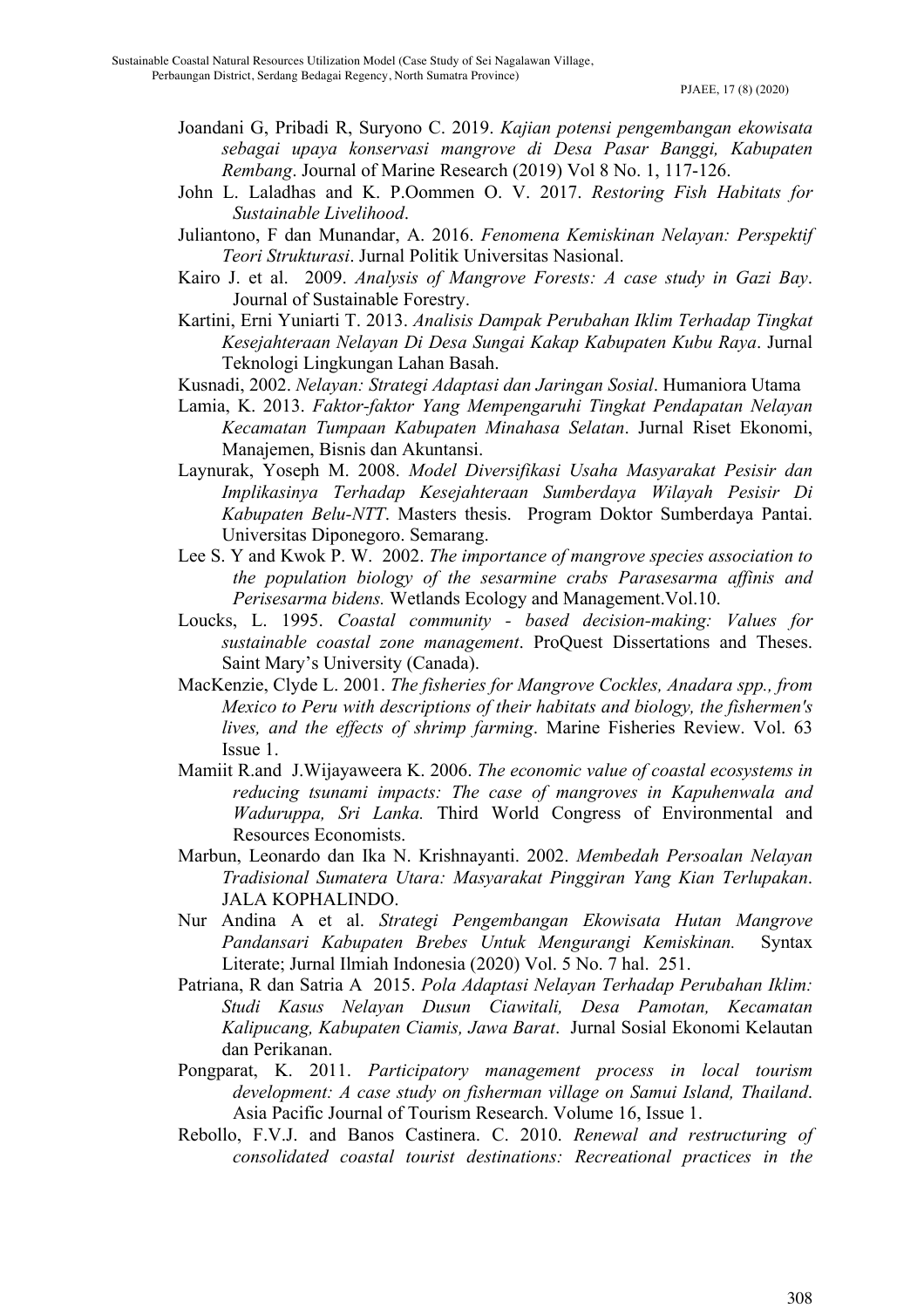*evolution of tourist space.* Boletin de la Asociacion de Geografos Espanoles No.53.

- Retnowati, Endang. 2011. *Nelayan Indonesia Dalam Pusaran Kemiskinan Struktural*. Jurnal Perspektif.
- Richmond, L. 2019. *Fishing Community Sustainability Planning: A Roadmap and Examples from the California Coast Sustainability*. Vol.11, Issue. 1904.
- Rindayati H, Susilowati I, dan Hendrarto B. 2013. *Adaptasi Nelayan Perikanan Tangkap Pulau Moro Karimun Kepulauan Riau Terhadap Perubahan Iklim. Prosiding Seminar Nasional Pengelolaan Sumberdaya Alam dan Lingkungan 2013*. 265-272.
- Rondonuwu R Manoppo V, Tambani G. 2019. *Kontribusi Pekerjaan Sambilan Terhadap Kesejahteraan Nelayan Pancing Ulur di Desa Tateli Weru Kecamatan Mandolang Kabupaten Minahasa.* AKULTURASI (Jurnal Ilmiah Agrobisnis Perikanan). (2019) Vol. 7 No (1) hal. 1143.
- Rosni, R. 2017. *Analisis Tingkat Kesejahteraan Masyarakat Nelayan Di Desa Dahari Selebar Kecamatan Talawi Kabupaten Batubara*. Jurnal Geografi.
- Sadekin, Md Nazmus, Jamal Ali, Rabiul Islam. 2018. *The socio demographic status of small scale fishers of inland open water area: A case study from Chalan Beel Area of Bangladesh*. International Journal of Engineering and Technology (UAE). Vol.7.
- Salmi, P. 2005. *Rural Pluriactivity as a Coping Strategy in Small-Scale Fisheries*. Sociologia Ruralis.
- Salam, M et al. 2000. *Eco-tourism to protect the reserve mangrove forest the Sundarbans and its flora and fauna*. Anatolia Vol. 11 Issue1.
- Situmeang, Marini Kristina et al. *Social Embeddedness of Pro - Environment Fisherman Community in the Use of Eco-Friendly Fishing Gear Technology at Drini Beach Gunung Kidul.* Journal of Social Sciences and Humanities (UJoSSH), [S.l.], v. 1, n. 2, p. 180-183, sep. 2017.
- Sri Subekti S. 2012. *Peran Mangrove Sebagai Ketersediaan Materi Pangan*. Prosiding Seminar Nasional Sains Dan Teknologi Fakultas Teknik (2012). Prosiding Seminar Nasional Sains dan Teknologi 3. Vol 1, No 1 29-33.
- Supriharyono. 2002. *Pelestarian dan Pengelolaan Sumberdaya Alam di Wilayah Pesisir Tropis*. Jakarta, Gramedia Pustaka Utama.
- Shabbir, M. S., Abbas, M., & Tahir, M. S. (2020). HPWS and knowledge sharing behavior: The role of psychological empowerment and organizational identification in public sector banks. Journal of Public Affairs. https://doi.org/10.1002/pa.2512
- Shabbir, M. S., Asad, M., Faisal, m., & Salman, R. (2019). The Relationship between Product Nature and Supply Chain Strategy: An Empirical Evidence. International Journal of Supply Chain Management, 8(2), 139-153. http://excelingtech.co.uk/
- Shabbir, M. S., Bait Ali Sulaiman, M. A., Hasan Al-Kumaim, N., Mahmood, A., & Abbas, M. (2020). Green Marketing Approaches and Their Impact on Consumer Behavior towards the Environment-A Study from the UAE. Sustainability, 12(21), 8977. https://doi.org/10.3390/su12218977
- Shabbir, M. S., Siddiqi, A. F., Kassim, N. M., Mustafa, F., & Salman, R. (2019). A Child Labour Estimator: A Case of Bahawalpur Division. Social Indicators Research, 147(1), 95-109. https://doi.org/10.1007/s11205-019-02146-4
- Shahid, K., & Shabbir, M. S. (2019). HOLISTIC HUMAN RESOURCE DEVELOPMENT MODEL IN HEALTH SECTOR: A